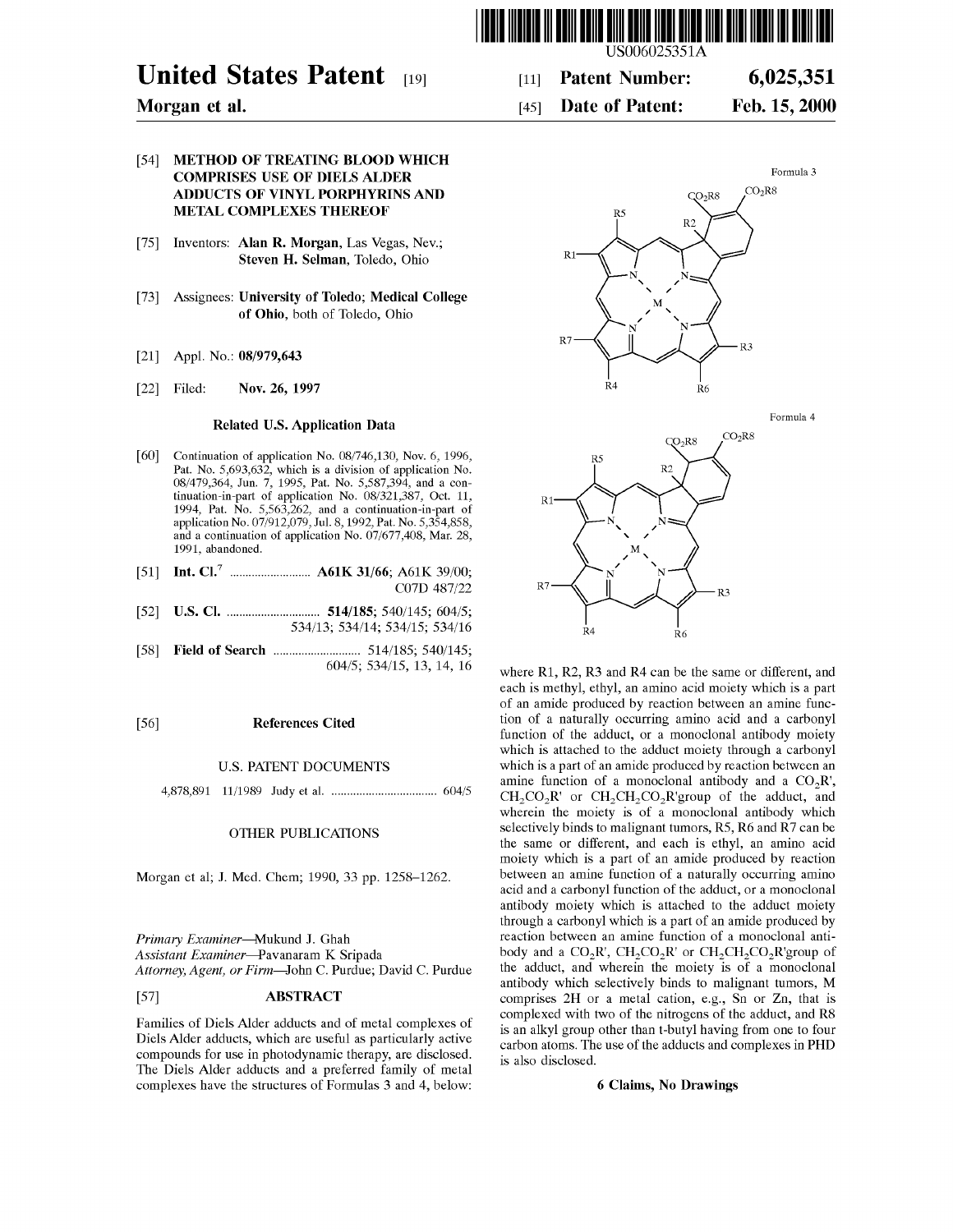#### **METHOD OF TREATING BLOOD WHICH COMPRISES USE OF DIELS ALDER ADDUCTS OF VINYL PORPHYRINS AND METAL COMPLEXES THEREOF**

**1** 

#### REFERENCE TO RELATED APPLICATIONS

This is a continuation of application Ser. No. 08/746,130, filed Nov. 6, 1996, now U.S. Pat. No. 5,693,632, as a division of application Ser. No.  $08/479,364$ , filed Jun. 7,  $_{10}$ 1995, now U.S. Pat. No. 5,587,394, as a continuation in part of application Ser. No. 08/321,387, filed Oct. 11, 1994, now U.S. Pat. No. 5,563,262, as a continuation in part of application Ser. No. 07/912,079, filed Jul. 8, 1992, now U.S. Pat. No. 5,354,858, as a continuation of application Ser. No. 15 07/677,408, filed Mar. 28, 1991, now abandoned.

#### FIELD OF THE INVENTION

This invention relates to the production and use of new Diels Alder adducts of vinyl porphyrins, to the production 20 and use of metal complexes of these adducts, to the production and use of compositions containing such adducts and metal complexes, and to a method for detecting and destroys diseased tissue which involves administering a Diels Alder adduct or metal complex to a human or animal 25 patient. After these compounds are administered, they localize preferentially in diseased tissue; after they have been administered, and have localized in diseased tissue, their presence can be detectead by illumination with ultra violet or light of a wavelength at which they have an absorbance 30 peak, causing them to fluoresce. They can also be used to treat diseased tissue; after they have been administered and have localized in diseased tissue, illumination with visible light having a wavelength at which they show an absorbance peak causes a reaction which involves the formation of 35 singlet oxygen, and which damages or destroys the diseased tissue. Specifically, the new Diels Alder adducts, which are useful as particularly active compounds for use in photodynamic therapy, have the structures of Formula 1 and Formula  $2, below: 40$ 





-continued



where R1, R2, R3 and R4 can be the same or different, and each is methyl or ethyl, and RS is an alkyl group other than t-butyl having from one to four carbon atoms. The new metal complexes of the foregoing Diels Alders adducts have the structure of Formula 3, Formula 4, Formula 5, Formula 6, Formula 7 or Formula 8, below:

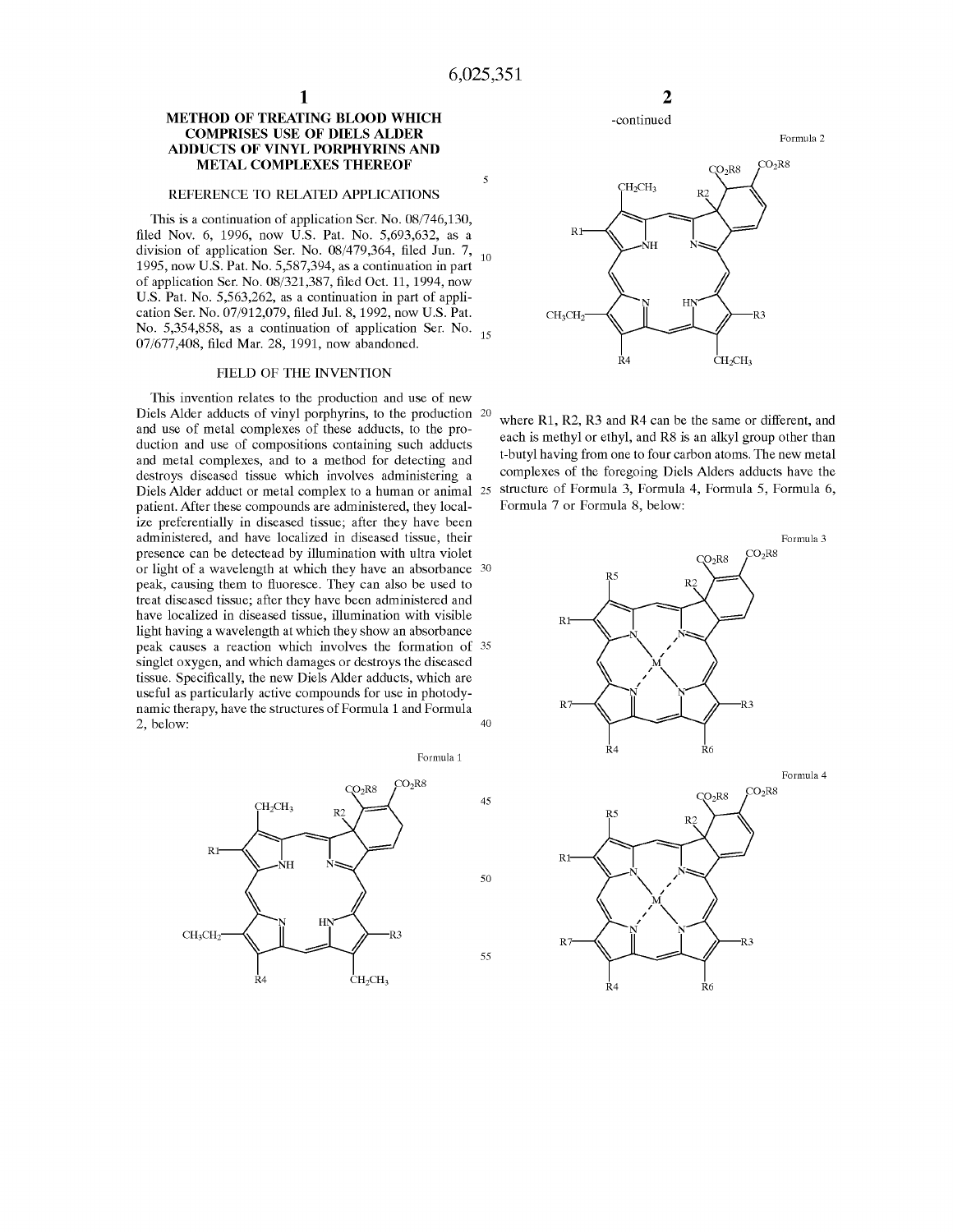10

55

60













where R1, R2, R3, R4, R5, R6 and R7 can be the same or different, and each is an alkyl group other than t-butyl having from one to four carbon atoms,

an alkylene group having from 2 to 4 carbon atoms,

a group having the formula  $R_2N(R_3)$  where  $R_2$  is a 65 bivalent aliphatic hydrocarbon radical having from 1 to 4 carbon atoms, wherein any carbon to carbon bond is either

a single or a double bond, and not more than one is a double bond;  $R<sub>3</sub>$  is hydrogen or an alkyl group having from 1 to 2 carbon atoms and the two  $R<sub>3</sub>$  groups can be the same or different,

an amino acid moiety which is a part of an amide produced by reaction between an amine function of a naturally occurring amino acid and a carbonyl function of the adduct,

15  $\text{CH}_2\text{CH}_2\text{CO}_2\text{R}$ 'group of the adduct, and wherein the moiety a monoclonal antibody moiety which is attached to the adduct moiety through a carbonyl which is a part of an amide produced by reaction between an amine function of a monoclonal antibody and a  $CO_2R$ ,  $CH_2CO_2R$  or

is of a monoclonal antibody which selectively binds to malignant tumors,

 $_{20}$  bivalent aliphatic hydrocarbon radical having from 1 to 4 25 a group having the formula  $R_2N(R_4)_3A$  where  $R_2$  is a carbon atoms, wherein any carbon to carbon bond is either a single or a double bond, and not more than one is a double bond; A is a physiologically acceptable anion; and  $R_4$  is an alkyl group having from 1 to 2 carbon atoms and the three **R4** groups can be the same or different,

a group having the formula  $R_2OH$  where  $R_2$  is a bivalent aliphatic hydrocarbon radical having from 1 to 4 carbon atoms, wherein any carbon to carbon bond is either a single 30 or a double bond, and not more than one is a double bond,

an ester having the structure  $CO_2R'$ ,  $CH_2CO_2R'$  or  $CH_2CH_2CO_2R'$ , where R' is hydrogen or an alkyl group other than t-butyl having from 1 to 4 carbon atoms,

35 RS is an alkyl group other than t-butyl having from one to four carbon atoms, and

M comprises a metal cation that is complexed with two of the nitrogens of the adduct and is Ag, Al, Ce, Co, Cr, Dy, Er, 40 Eu, Ga, Gd, Hf, Ho, In, La, Lu, Mn, Mo, Nd, Pb, Pd, Pr, Pt, Rh, Sb, Sc, Sm, Sn, Th, Tc-99m, Th, Ti, Tl, Tm, U, V, Y, Yb, Zn or Zr.

Preferred families of Diels Alder adducts and metal 45 complexes according to the invention have a substituent which is an amino acid moiety which is a part of an amide produced by reaction between an amine function of a naturally occurring amino acid and a carbonyl function of the adduct. These families have the structures of Formulas 9, <sup>50</sup> 10, 11 and 12, below:

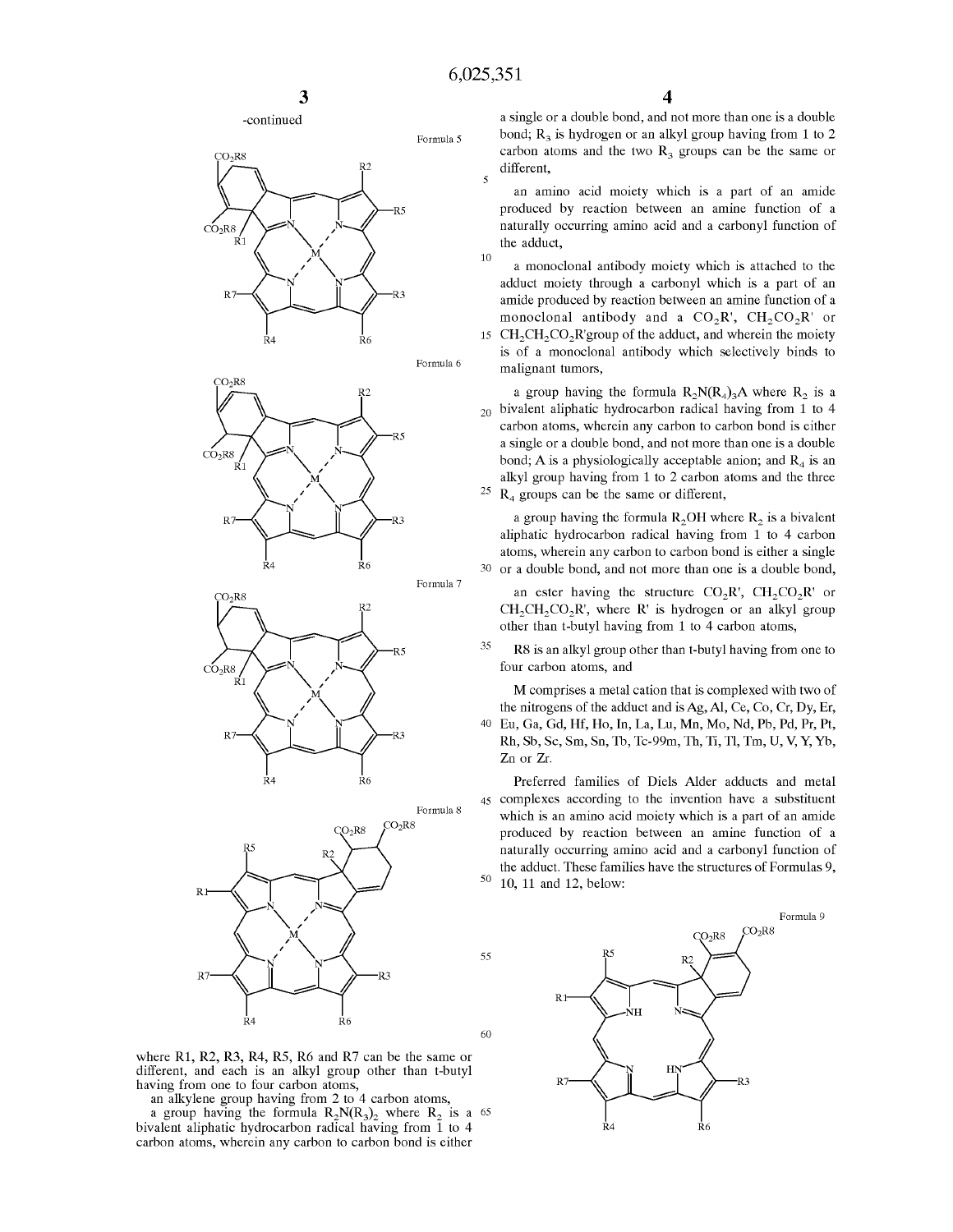15

20







Formula 12



same or different, and each is methyl, ethyl or an amino acid  $_{50}$ moiety which is a part of an amide produced by reaction between an amine function of a naturally occurring amino acid and a carbonyl function of the adduct, RS, R6 and R7 can be the same or different, and each is ethyl or an amino acid moiety which is a part of an amide produced by reaction between an amine function of a naturally occurring amino  $55$ acid and a carbonyl function of the adduct, and RS is an alkyl group other than t-butyl having from one to four carbon atoms, with the proviso that one of Rl, R2, R3, R4, RS, R6 and R7 is an amino acid moiety.

Formula 1, where R8 is methyl, is reproduced below, with  $60$ the numbers 1 through 12 added to identify some of the carbon atoms in the Diels-Alder adduct of Formula 1; the same numbering is used herein to identify the corresponding carbon atoms in the Diels-Alder adduct of Formula 2 and in the metal complexes of Formulas 3 through 8 (this is not the 65 conventional numbering used in porphyrin chemistry, where numbers are assigned to all the carbons in the nucleus). The

carbons that are numbered in the following formula are those which are capable of being substituted in the parent porphyrin. The R1, R2, R3 and R4 substituents are on the 1, 4, 7 and 10 carbon atoms while the ethyl substituents are on 5 the 2, 8, and 11 carbon atoms, and the six-membered exocyclic ring is fused to the 4 and 5 carbon atoms.



# <sup>25</sup>**DISCUSSION OF RELATED ART**

Various modified porphyrins which appear green because they absorb light in the orange-red range of wavelengths are disclosed in "Levy et al." (U.S. Pat. No. 4,883,790, granted 30 Nov. 28, 1989 for WAVELENGTH-SPECIFIC CYTO-TOXIC AGENTS; a "modified porphyrin" is sometimes called a Gp in the patent). Levy et al. also discloses conjugates of the modified porphyrins and of hematoporphyrin ("Hp") with receptor ligands which are capable of 35 binding to cell surfaces and with immunoglobulins or immunologically reactive portions of immunoglobulins. The conjugates can be composed, the patent states, of modified porphyrins or **Hp** covalently bonded to receptor ligands, immunoglobulins or immunologically reactive immunoglo-<sup>40</sup> bulin portions or of modified porphyrins covalently bonded to linking moieties which are in turn covalently bonded to the receptor ligands, immunoglobulins or immunologically reactive immunoglobulin portions. The preferred modified porphyrins ( and the only ones that are specifically disclosed) 45 are "obtained using Diels-Alder reactions with porphyrin nuclei under conditions which effect a reaction at only one of the two available conjugated, nonaromatic diene structures present in the protoporphyrin-IX nucleus". (column 3, In formulas 9, 10, 11 and 12, R1, R2, R3 and R4 can be the lines present in the protoporphyrm- $\lambda$  metrics. (column 3, Innex and following). Levy et al. also states (column 3, lines 36 et seq.):

> "Specific preparation of compounds useful in the invention is described by Morgan, A R., et al., *J Chem Soc Chem Commun* (1984) 51:1094. As described in these publications, protoporphyrin-IX dimethyl ester, when reacted with strong Diels-Alder dienophile reagents such as tetracyanoethylene, is derivatized to the dihydro-dibenzo derivatives. However, when more weakly electron withdrawing groups are utilized on the Diels-Alder reagent, hydro-monobenzo derivatives are formed. Thus, there are obtained compounds shown as formulas 1 and 2 of FIG. 1 wherein  $R^1$  and  $R^2$  represent the original Diels-Alder reagent substituents and  $R<sup>3</sup>$ represents the substituents natively or originally on the porphyrin nucleus."

Protoporphyrin **IX** dimethyl ester has the following structure: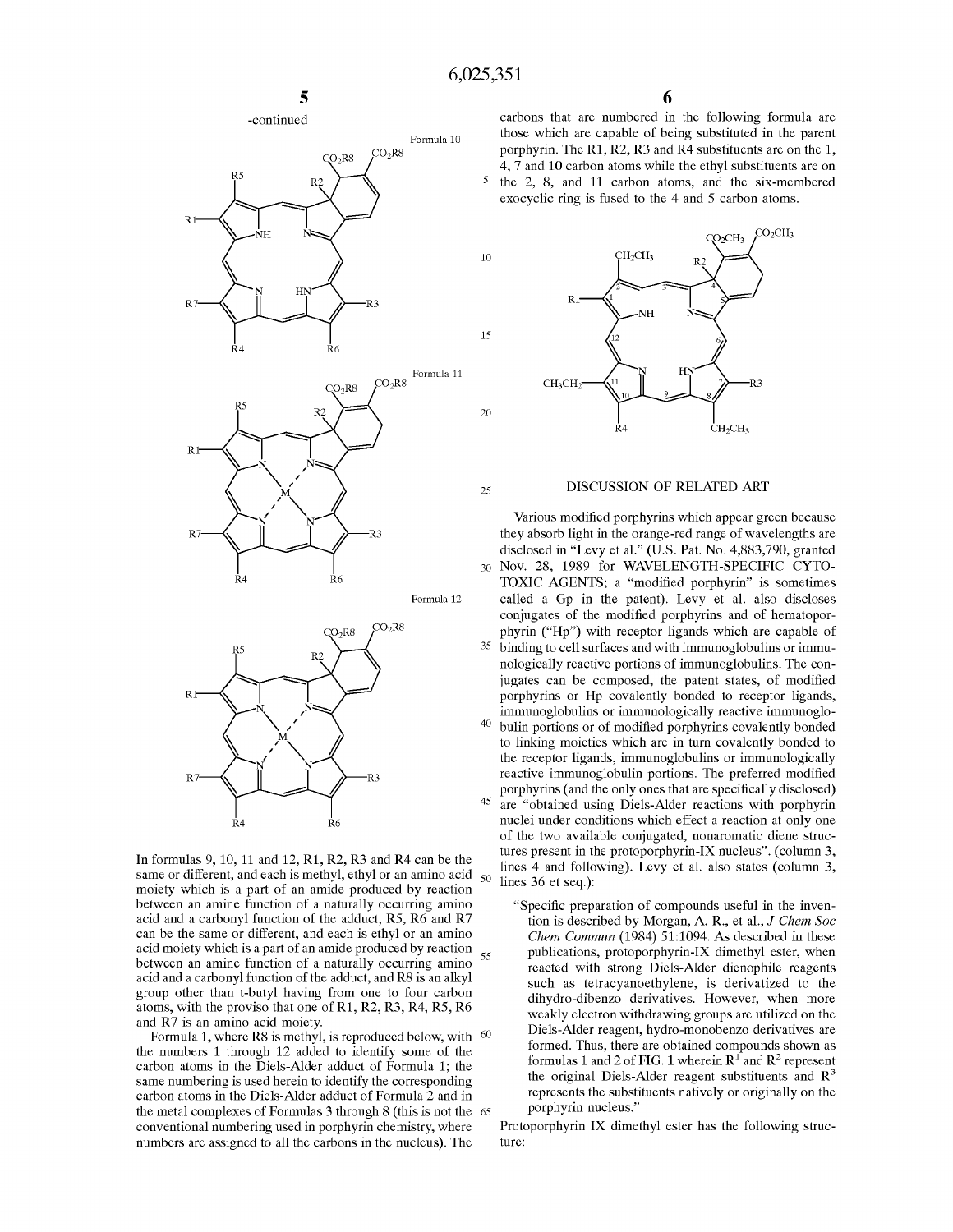concerned.



The patent specifically discloses six modified porphyrins (formulas 1-6 of **FIG. 1)** all of which retain one of the vinyl groups of the protoporphyrin **IX** dimethyl ester, so that the ethyl substituent on the 2 carbon in the compounds of the instant invention is vinyl in three of the modified porphyrins  $_{20}$  of the patent. In the other three modified porphyrins, the exocyclic ring is fused to the 1 and 2 carbons and there is a vinyl substituent on the 5 carbon. In all six of the modified porphyrins, there is a methyl substituent on the 11 carbon, where the compounds of the instant invention have an ethyl substituent.

The Levy et al. patent also reports the assessment of the sunlight in the presence of air. "efficacy of the conjugates and of the Gp compounds of the invention in vivo" (column 11, lines 5 and 6) by tests that are identified, and includes Table 4, which gives test data for Hp, for two Hp conjugates ( one with "C-Mab" which is called an "irrelevant monoclonal preparation" and one with "B16G antibody"), for a mixture of B16G antibody and **Hp** and for two controls: phosphate buffered saline and B16G antibody, stating that similar results "are obtained for Gp alone or Gp animals that were tumor free after 100 days; this percentage ranges from 12.5 to 43 for five of the **Hp** conjugates tested, and is zero for the Hp conjugate with C-Mab, for all of the compositions which contained Hp or Hp plus B16G exhipped the controls. The Levy patent neither 40 the systemic and the topical administration of photosensi-<br>antibody, and for the controls. The Levy patent neither 40 the systemic and the topical administration of photose discloses nor suggests metal complexes of the Diels Alder adducts with which it is concerned.

Certain porphyrins and families of purpurins and chlorins and metal complexes thereof and the use of the purpurins, chlorins, metal complexes and porphyrins in the manner described above for the detection and treatment of tumors are all known. For example, PCT/US86/02824 discloses certain purpurins, chlorins, and metal complexes thereof, and their use for the detection and treatment of tumors. In addition, European patent application EP142,732 is said 50 **(C.A.** 103: 123271S) to disclose certain chlorins of a different family and that they accumulate preferentially in the cancer cells of hamsters infected with pancreatic cancer.

hematoporphyrin, called hematoporphyrin derivative, and 55 Saunders Company). often abbreviated **"HpD",** can be administered intravenously and used in the manner described above for the detection and treatment of tumors. Hematoporphyrin can be produced from protoporphyrin **IX,** a porphyrin that can be separated from blood. **HpD is** a mixture of many different porphyrins and related compounds, the exact composition not being fully known (see, for example, *Porphyrin Photosensitization,* edited by David Kassel and Thomas J. Dougherty, Plenum Press, New York and London, 1983, pp.3-13). As a consequence, the chlorins and purpurins of 65 PCT/US86/02824 are preferred over HpD for this use because they are single, known compounds. In addition, the

chlorins and purpurins have absorbance peaks at longer wavelengths and show greater absorbances, by comparison with HpD; the longer wavelength peaks are advantageous because light of the longer wavelengths is capable of greater

<sup>5</sup>penetration of tissue, while the greater absorbances are desirable because less light energy is required to cause a given degree of reaction.

The production of the nickel complex of an octa-ethyl benzochlorin has been disclosed (Arnold et al., *J.C.S. PER-KIN I,* pages 1660-1670, 1979). The complex is produced

10 by reaction in dry NN-dimethylformamide between phosphorus oxychloride and nickel mesa-vinyl octacthylporphyrin. The major product reported was nickel  $5-(\beta-$ Formylvinyl) octaethylporphyrin (80 percent yield); in addition, the authors reported a 5 percent yield of the nickel 15 benzochlorin and a 15 percent yield of a demetallated product (which was not a benzochlorin). The nickel octaethylbenzochlorin has been found to be substantially inert insofar as the ability to cause a cytotoxic response is

The production of a verdin isomer mixture by refluxing a mesorhodin isomer mixture in acetic acid has been reported *(The Porphyrins,* Volume II, pages 137 and 138, edited by David Dolphin, Academic Press, New York, San Francisco and London, 1978). Woodward et al. *JA.C.S.,* 1960, 82, p. 3800 and Morgan, *J.Org.Chem.,* 1986, 51, 1347 disclose that the porphyrin derivatives form when purpurins stand in

conjugates". Table 4 gives, among other data, the percent of 35 wavelength. Alternatively, the photosensitizer is added to a U.S. Pat. No. 4,878,891 ("Judy et al.", granted Nov. 7, 1989) discloses the sterilization of blood and other body fluids and tissues, using either HpD or a composition containing about 90 percent of dihematoporphyrin ether as a photosensitizer. The photosensitizer is administered, e.g., intravenously, to a blood donor or a patient, and, after a suitable time, a blood or the like sample is removed from the donor or patient, and is irradiated with light of a suitable sample of blood or the like, and the sample is irradiated after a suitable time.

U.S. Pat. Nos. 5,093,349 ("Pandey et al.", Mar. 3, 1992) and 5,079,262 ("Kennedy et al.", Jan. 7, 1992) disclose both tizers and irradiation with light of a suitable wavelength.

**HpD,** under the trivial designation "porfimer sodium" has undergone clinical testing in humans, and has been approved in Canada for use in photodynamic therapy of superficial bladder carcinoma, in The Netherlands for use in such treatment of certain lung and esophageal cancers, and in Japan for use in such treatment of early stage lung cancer, superficial esophageal cancer, superficial and early stage gastric cancers, and early stage cervical cancer, including cervical dysplasia. In the United States, the Oncology Drugs Advisory Committee of the Food and Drug Administration has recommend approval of porfimer sodium as a palliative treatment for totally obstuctive and some partially obstructive cancers of the esophagus *(Seminars in Oncology,* Vol. Further, a chemical mixture derived from 21, No. 6, Suppl 15 (December), 1994: pp 1-3, W. B.

> Earlier publications (see, for example, published International Application WO 84/01382, Apr. 12, 1984 and *Porphyrin Photosensitization,* edited by David Kassel and Thomas J. Dougherty, Plenum Press, New York and London, 1983, pp.3– $\overline{1}3$  and cited references) disclose the use of HpD to treat tumors in various animals, including DBA<sub>2</sub> Ha/D mice and ICR Swiss (Albino) mice in which tumors had been transplanted, and also including pet cats and dogs.

#### BRIEF DESCRIPTION OF THE PRESENT INVENTION

The present invention is a family of Diels-Alder adducts which have the structure of one of Formulas 1 and 2, above,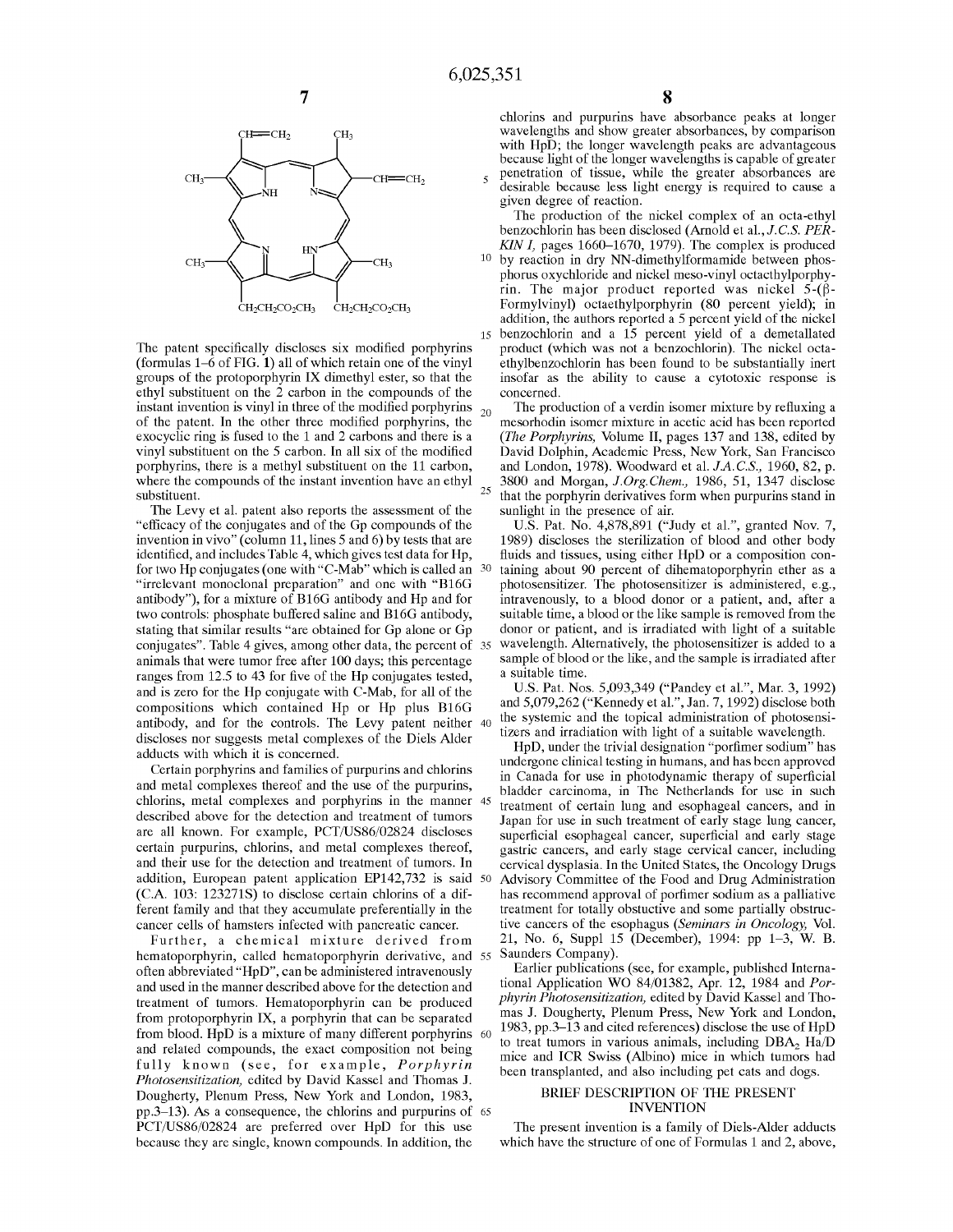where R1, R2, R3 and R4 can be the same or different, and each is methyl or ethyl. The invention is also a family of metal complexes of Diels Alder adducts having the structure of one of Formulas 3, 4, 5, 6, 7 and 8, above, and a method for detecting and treating diseased tissue in a human or animal patient which depends upon the characteristic of the Diels Alder adducts and metal complexes that they bind to diseased tissue, but are rejected by normal tissue. The method involves administering intravenously, intramuscularly, subcutaneously, intraperitoneally or topi- 10 cally an effective amount of one of the Diels-Alder adducts or metal complexes to the patient, and, after sufficient time for healthy tissue Diels Alder adduct or metal complex, irradiation of the relevant region of the patient. For detection, the irradiation can be with ultra violet or visible 15 light of a wavelength at which the Diels Alder adduct or metal complex has an absorbance peak; during the irradiation, the patient is examined for fluorescence, which will occur if there is residual Diels Alder adduct or metal complex. For treatment, the irradiation is with visible light 20 of a wavelength at which the Diels Alder adduct or metal complex has an absorbance peak, and is of such intensity and duration that it causes at least one reaction and the destruction of the diseased tissue. Examples of the types of diseased tissue that can be treated include malignant tumors 25 and lesions, e.g., of the vagina and bladder, and such cutaneous lesions as are involved in proriasis.

The present inventors coauthored with others a paper which was published on Apr. 1, 1990, *(Journal of Medicinal Chemistry,* 33, pages 1258 et seq. [1990]) disclosing, inter 30 alia, the preparation of two Diels-Alder adducts according to the instant invention and their efficacy in the treatment of transplantable FANFT-induced rat bladder tumors.

#### DESCRIPTION OF THE PREFERRED EMBODIMENTS

The following examples constitute the best modes presently contemplated by the inventors, but are presented solely to illustrate and disclose the invention, and are not intended to be limiting.

As used herein, and in the appended claims, the terms "percent" and "parts" refer to percent and parts by weight, unless otherwise indicated; g means gram or grams; mg means milligram or milligrams; ng means nanogram or nanograms; pg means picogram or picograms; cm means centimeter or centimeters; mm means millimeter or millimeters; L means liter or liters; mL means milliliter or milliliters;  $\mu$ L means microliter or microliters;  $m/$ <sub>o</sub> means mole percent, and equals 100 times the number of moles of  $50$ the constituent designated in a composition divided by the total number of moles in the composition;  $\frac{v}{v}$  means percent by volume;  $W_{V}$  means weight per unit of volume, and is in terms of g/L; **M** means molar and equals the number of gram moles of a solute in one liter of a solution;  $\mu$ M means 55 Porphyrin II and dimethyl acetylenedicarboxylate. Adduct II micromolar and equals the number of microgram moles in one liter of a solution; mM means millimolar and equals the number of milligram moles of a solute in one liter of a solution; N means normal, and equals the number of gram equivalents of a solute in one liter of solution; and  $\mu$ N means 60 micronormal and equals the number of microgram equivalents of a solute in one liter of solution. All temperatures are in °C., unless otherwise indicated.

Example 1 describes the production of a Diels-Alder adduct ("Adduct I") of 2-vinyl-3,7,8,12,13,17,18- 65 heptacthylporphyrin ("Porphyrin I"; Chang, C. K. et al., J. *Org. Chem.* 52, 926 [1987]) from Porphyrin I and dimethyl

acetylenedicarboxylate. Adduct I has the structure of Formula 1 where Rl, R2, R3 and R4 are ethyl. Porphyrin I has the following structure, which is a general formula for vinyl porphyrins which can be used to produce Diels Alder adducts according to the invention. In Porphyrin I, R1, R2, R3 and R4 are ethyl:



#### EXAMPLE 1

Adduct I was synthesized from a solution of 20 mg Porphyrin I and 1 mL dimethyl acetylenedicarboxylate in 30 mL toluene. The solution was heated under reflux for about 120 hours until an absorbance band of the Porphyrin I at 624 nm disappeared and an absorbance band appeared at 653  $35$  nm. The solution was cooled; the solvent was removed under reduced pressure; and the residue was chromatographed on silica gel using dichloromethane containing  $2^{\nu}/v$ diethyl ether and  $2^{\nu}$ , toluene as the eluent. A red band (first) 40 and a green band (second) were collected. The solvent was removed from the red band under reduced pressure; and the residue was recrystallized from a dichloromethane-methanol solvent, yielding 7 mg Porphyrin I. The solvent was removed from the green band under reduced pressure; and the residue was recrystallized from a dichloromethanemethanol solvent, yielding Adduct I (30 percent of theory), which was identified by <sup>1</sup>H NMR spectroscopy;  $\lambda_{max}$  651, 594, 534, 499, 400 (E 25201, 3046, 5999, 7062, 75951).

Example 2 describes the preparation of 2-vinyl-7,12,17 triethyl-3,8,13,18-tetramethy 1-porphyrin ("Porphyrin II" and the production of a Diels-Alder adduct ("Adduct II") of has the structure of Formula 1 where R1, R2, R3 and R4 are methyl. Porphyrin II has the foregoing general formula for vinyl porphyrins from which Diels Alder adducts according to the invention can be produced. In Porphyrin II, Rl, R2, R3 and R4 are methyl. The preparation of Porphyrin II from 2,3-Dihydroxy-2, 7, 12, 1 7-te tr ae th yl-3 ,8, 13, 18 tetramethylchlorin ("Chlorin I"; Chang et al., J. *Org. Chem.*  1987, 52, 926) is described first. Chlorin I has the following structure, which is general for dihydroxy chlorins from which vinyl porphyrins can be produced; in Chlorin I, R1, R2, R3 and R4 are methyl: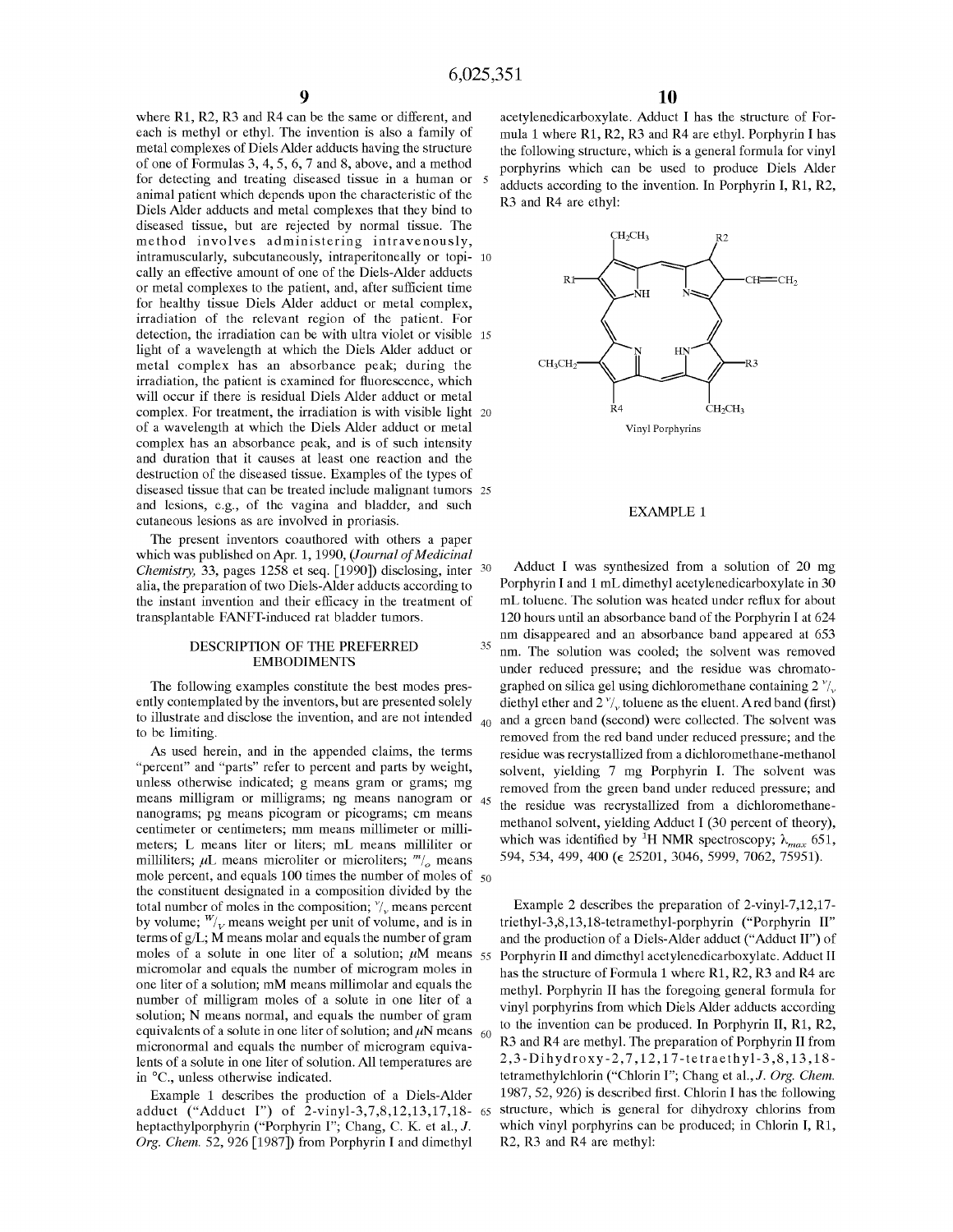

#### EXAMPLE 2

#### Preparation of Porphyrin II

reaction with phosphorus pentoxide for five hours at 140°. The phosphorus pentoxide and a 25 mL beaker which contained the Chlorin I were placed in a vacuum oven which was maintained at a pressure of 10 mm during the reaction. After the reaction, the solid in the beaker was removed from the oven, and cooled. The soluble portion was then dissolved in the minimum amount of dichloromethane. The mixture from light, sacrificing the animals, and examining the which resulted was chromatographed on silica gel, using  $60_{30}$  $v_{\nu}$  hexane in dichloromethane as the eluent.

#### Production of Adduct II

Adduct II was synthesized from a solution of 20 mg Porphyrin II and 1 mL dimethyl acetylenedicarboxylate in 35 30 mL toluene. The solution was heated under reflux for about 96 hours until the absorption spectrum indicated that  $\frac{2}{\text{over the tumor}}$ the Porphyrin II had all reacted. Two bands, one of which was identified by **NMR** spectroscopy as Adduct II, were recovered from the crude product by chromatography.

Example 3 describes the chemical shift of Adduct I to produce Adduct III, a compound having the structure of Formula II where R1, R2, R3 and R4 are ethyl, and the chemical shift of Adduct II to produce Adduct IV, a compound having the structure of Formula II where  $\overline{R1}$ ,  $\overline{R2}$ ,  $\overline{R3}$  <sup>45</sup> and R4 are methyl.

#### EXAMPLE 3

Solutions containing, in one case, 10 mg Adduct I and a  $_{50}$ few drops of triethanolamine in 10 mL dichloromethane is refluxed for two hours and, in a second case, 10 mg Adduct II and a few drops of triethanolamine in 10 mL dichloromethane are refluxed for two hours. The solvent and excess triethanolamine are then removed in vacuo, and the crude product is purified by chromatography, producing almost quantitative yields of Adduct III and of Adduct **IV.** 

Adduct I and Adduct II were used in in vivo testing conducted on male Fischer CDF(F344)/Cr1Br rats weighing 135 to 150 g in whose flanks two transplantable **FANFT**induced rat bladder tumors (AY-27) had been grafted subcutaneously. (Use of this system is reported by Selman, S. **H.,** et al., *Cancer Research,* pp. 1924-1927, May, 1984.) When the tumors reached one cm in transverse diameter the animals were injected with sensitizer.

The two adducts were dissolved in a commercially available non-ionic solubilizer and emulsifier obtained by react-

ing ethylene oxide with castor oil in a ratio of 35 moles of ethylene oxide per mole of castor oil, diluting the resulting solution with 1,2-propanediol, and producing an emulsion with the resulting solution and 0.9 percent aqueous sodium 5 chloride solution. The specific non-ionic solubilizer used is available from BASF under the designation CREMOPHOR EL; it is composed of fatty acid esters of polyglycols, glycerol polyglycols, polyethylene glycols and ethoxylated glycerol. The test solutions were prepared from 50 mg portions of each of the adducts, about 1 mL warm solubilizer

(enough to dissolve the test compound), and enough 1,2 propanediol to make a solution of the adduct in a mixed diol/solubilizer solvent containing 32.9 percent solubilizer; finally, enough 0.9 percent aqueous sodium chloride was added to make 10 mL test solution so that the final concen-

<sup>15</sup> tration of the adduct in the test solution was 5 mg per mL. Each test solution was made, with mechanical shaking and stirring, by dissolving the adduct in the solubilizer, diluting the resulting solution with the indicated amount of 1,2 propanediol, and adding the sodium chloride solution to the diluted solution. A control solution was also prepared for use Porphyrin II was prepared from 25 mg Chlorin I by with each test solution. The control was identical with the test solution except that it contained no adduct.

> The testing involved injecting each rat with a solution of the adduct, dosage 5.0 mg per kg of body weight in one series of tests and 1.0 mg per kg of body weight in another, or with the same volume of the appropriate control, irradiating one of the two tumors while the other was shielded tumors. The injections were made via the dorsal tail vein. The irradiation of one of the tumors occurred twenty four hours after each rat was injected. The tumors were examined twelve days after treatment.

> Tumor temperature and body core temperature were monitored, using thermistors, one placed into the tumor and one placed intrarectally. Tumor temperature was kept within 2° of body core temperature by directing a jet of cool air

The light source used for irradiation was a slide projector  $_{40}$  that had a 500 watt bulb fitted with a red filter which is available from Corning Glass Works under the designation 2418. The light was reflected 90° by a silvered mirror, and was focused onto the tumor with a secondary condensing lens. The light intensity on the tumor was monitored, using a photometer/radiometer that is available from United Detector Technology under the designation "UDT #351", and was maintained at  $200$  mw per  $\text{cm}^2$ .

Six rats were injected with each of the adduct test solutions and two were injected with the appropriate control solution.

Twelve days after the irradiation, none of the treated tumors of the rats that had been injected with 5.0 mg per kg of body weight of either adduct could be detected either by palpation or histologically, but the untreated tumors and 55 those in the rats that had been injected with the control had continued to grow. The rats to which 1.0 mg per kg of body weight of the adducts had been administered were sacrificed by an intracardiac injection of saturated aqueous potassium chloride solution, and the control and treated tumors were 60 harvested and desiccated to constant weight. One hundred times the dry weight of the tumors of the treated rats divided by the dry weight of the tumors of the control rats was zero for the rats treated with Adduct I and 7 for those treated with Adduct II. During the testing, the rats were under barbituate  $65$  anesthesia (65 mg per kg body weight).

None of the irradiated tumors of the rats that were treated with 1.0 mg per kg of body weight of Adduct I and only fifty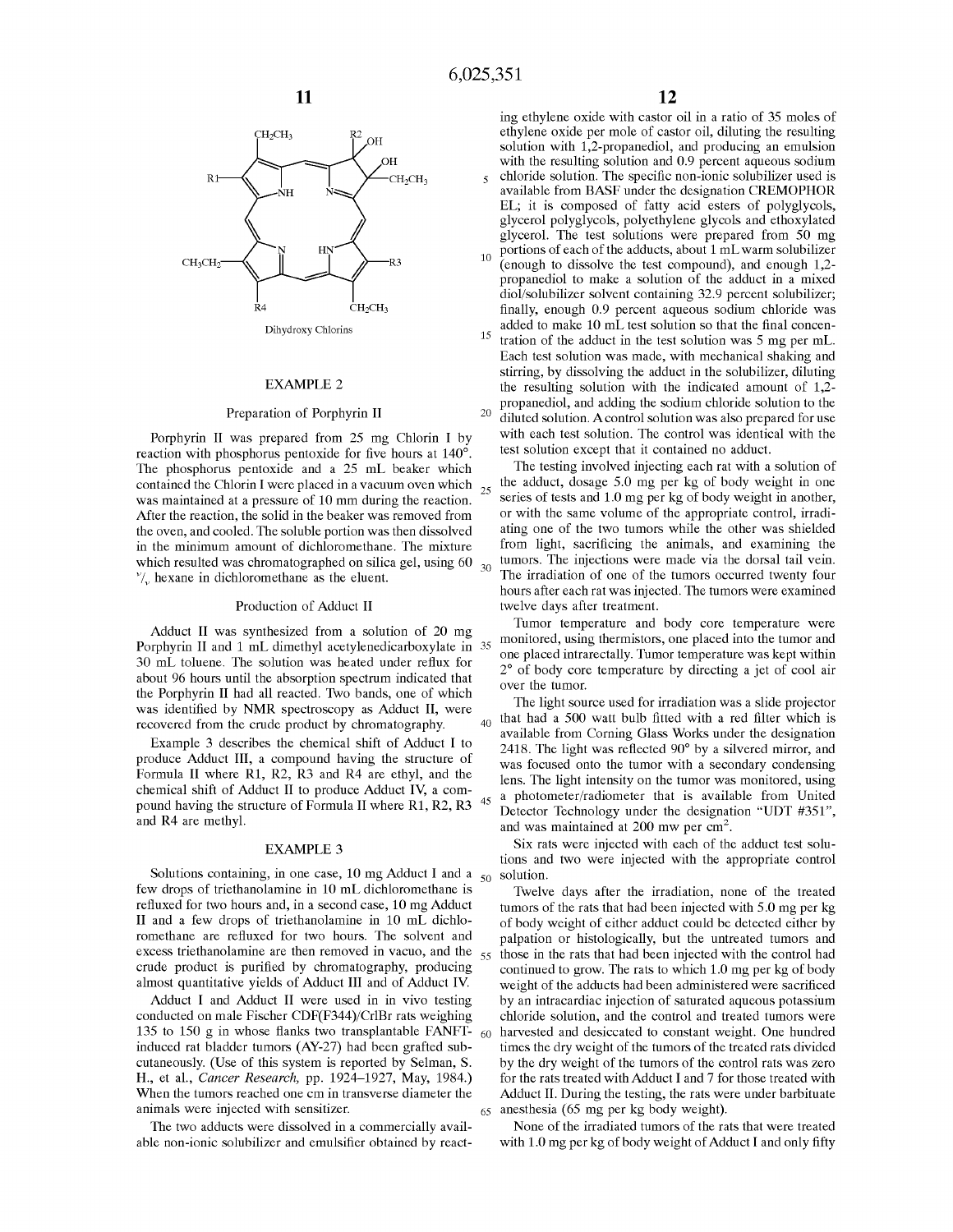percent of the irradiated tumors of the rats that were treated with that dose of Adduct II could be detected palpably.

The production of Adduct I and of Adduct II by reaction between dimethyl acetylene-dicarboxylate and Porphyrin I and Porphyrin II is described in examples 1 and 2, respec- s tively. The reaction of these examples is general in the sense that it can be used to prepare Diels Alder adducts of other vinyl porphyrins which have the structure shown above. Such vinyl porphyrins are either known, or can be produced by the method described in Example 2 for the preparation of  $_{10}$ Porphyrin II from dihydroxy chlorins having the foregoing structure. The required dihydroxy chlorins are either known or can be produced by  $\text{OsO}_4$  oxidation of the corresponding porphyrins, which are either known or can be produced by known reactions from the requisite dipyrrolic intermediates, 15 e.g., dipyrromethanes and dipyrromethenes, which, in turn are either known or can be synthesized from the requisite pyrroles. The requisite pyrroles, if not available, can be synthesized by the classical Knorr Reaction and variations, and by other known reactions, and can be manipulated and 20 transformed (see, for example, David Dolphin, *The Porphyrins,* Volume I, Structure and Synthesis, Part A, Academic Press, New Your, San Francisco and London, 1978, pages 101-163. The pyrroles have the following structure: 25



where A can be H, CH<sub>3</sub>, an ester, a nitrile, a cyanovinyl or an amide group, G can be **H,** an ester, a nitrile, a cyanovinyl or an amide group and B and C are substituents which appear in the ultimate porphyrin, frequently lower alkyl groups, particularly methyl and ethyl.

bups, particularly methyl and ethyl.<br>Dipyrrolic intermediates, e.g., dipyrromethanes and and R4 are ethyl. dipyrromethenes, can be synthesized from pyrroles, and can 40 be converted to porphyrins by known reactions; some porphyrins can be synthesized directly from pyrroles (see, for example, David Dolphin, supra, pages 85-100 and 163-234). Dipyrromethanes and dipyrromethenes have the following structures.



structure, where A is HOOC, B and C are  $CH<sub>3</sub>$  and D is  $CH<sub>2</sub>OH$ ) at 160–170° and "Octaethylporphyrin" can be synthesized by heating 3,4-diethylpyrrole, where A is HOOC, B and C are  $CH<sub>2</sub>CH<sub>3</sub>$  and D is CH<sub>2</sub>OH. Porphyrins can also be produced from dipyrromethanes by way of an aldehyde coupling reaction, a formic acid or orthoformate ester condensation, by the "dialdehyde synthesis" or by the Vilsmeier pyrroketone synthesis, and from dipyrromethenes by the Fischer synthesis, or by reaction with dipyrromethanes. The porphyrins that are produced have the following structure where R is hydrogen and R1 through R4 and RS through RS have the same meanings as B, C, E and **F** in the dipyrromethane and dipyrromethene starting materials when the porphyrins arc synthesized from these precursors:



30 In octamethylporphyrin and octaethylporphyrin, R is hydrogen and Rl through RS are methyl in the former and ethyl in the latter.

Example A describes the preparation of 2,3-dihydroxy-2, 3,7,8,12,13,17,18-octacthylchlorin ("Chlorin II"; Chang et al, supra) from a solution of 1.168 g octacthylporphyrin and 1 mL pyridine in 250 mL dichloromethane and 1.0 g osmium tetroxide in 10 mL diethyl ether. Chlorin II has the foregoing general formula for dihydroxy chlorins where R1,  $R\overline{2}$ ,  $R\overline{3}$ 

#### Example A

The octaethylporphyrin/pyridine solution is mixed with the osmium tetroxide and ether, and the reaction mixture which results is stirred at room temperature of about 22° for two days. The reaction mixture is then diluted with 50 mL 45 of methanol, and **H<sup>2</sup> S** is bubbled through the diluted mixture for 15 minutes. Osmium sulfide, which is precipitated by the **H<sup>2</sup> S,** is then separated by filtration, and the solvent is evaporated from the filtrate. The residue is triturated with methanol, which dissolves the Chlorin II, leaving the octa- $_{50}$  ethylporphyrin. The Chlorin II is further purified on a silica gel column using dichloromethane containing  $0.5 \frac{v}{v}$  methanol. The method of the first paragraph of Example 2 can then be used to synthesize Porphyrin I from Chlorin II.

It is known that metal complexes of purpurins and 55 chlorins, particularly the tin and zinc complexes, are more effective compounds for use in photodynamic therapy than the corresponding metal-free compounds. It is contemplated that the metal complexes of the adducts according to the instant invention will also be more effective, and that they <sub>60</sub> can be produced by the procedures used to prepare the purpurins and chlorins. Example **B,** below, illustrates the method contemplated for the preparation of such complexes.

#### Example **B**

#### Production of Sn Diels Alder Adduct I

By way of example, "Octamethylporphyrin" can be synthesized by heating 3,4-dimethylpyrrole (foregoing

65

A solution is prepared by dissolving 20 mg Diels Alder Adduct I in 20 mL acetic acid and 100 mg tin chloride is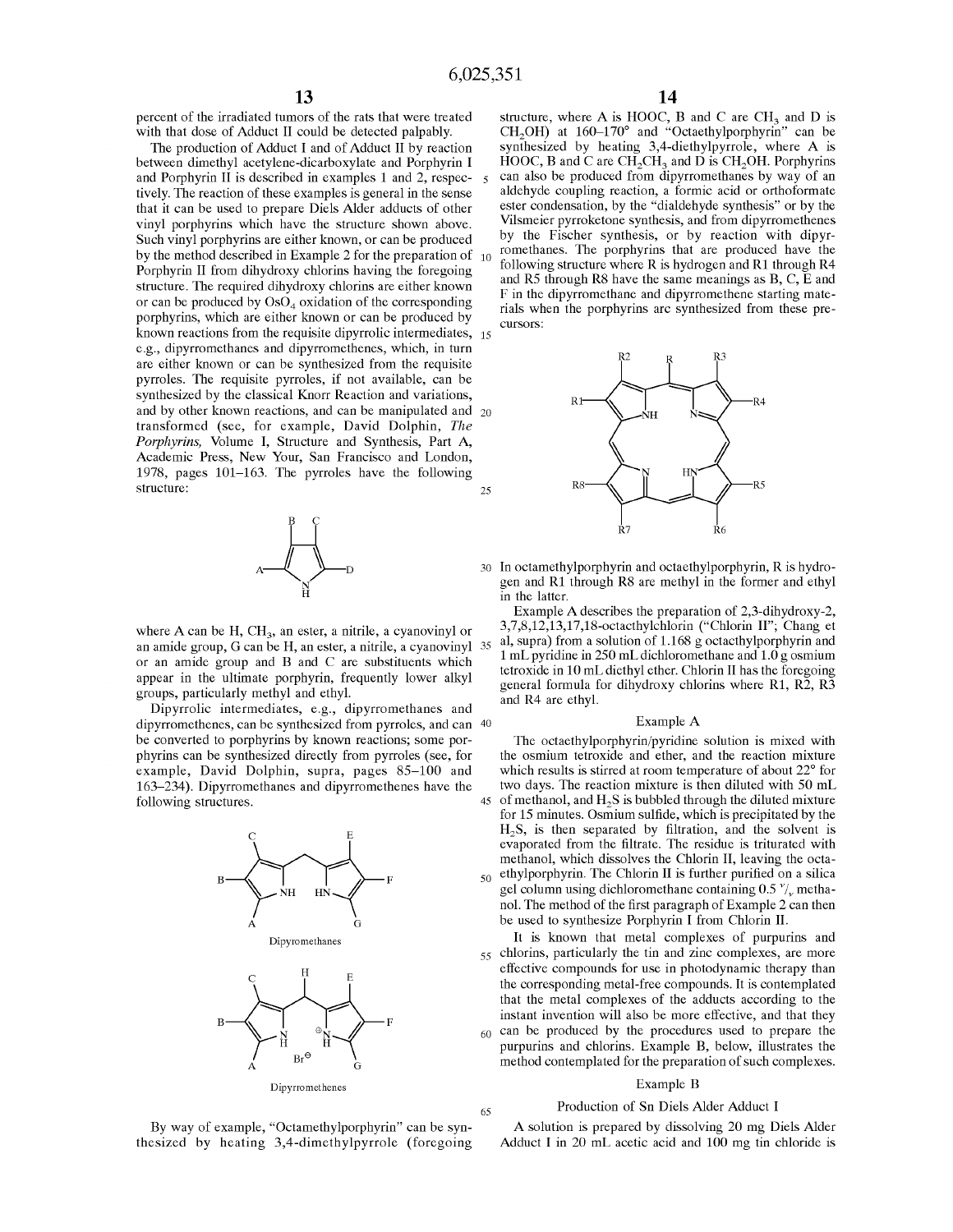added to the solution; the mixture which results is refluxed for about 24 hours until the electronic spectrum of the reaction mixture indicates that chelation is complete. The reaction mixture is then concentrated to 7 mL and allowed to cool to room temperature of about 22 $\degree$ . Product which  $\frac{1}{5}$ precip-itates is recovered by filtration, dissolved in a mixed solvent composed of 5 mL dichloromethane and 2 mL hexane, and recrystallized, yielding the Sn complex of Porphyrin I, which has the structure of Formula 3, supra, where R1 through R7 are ethyl, R8 is methyl, and M is Sn.  $_{10}$ 

The procedure of Example B can be used to produce metal complexes of other adducts according to the invention. Specifically, an equivalent amount of Adduct II can be substituted for the Adduct I, or zinc acetate, cobalt acetate, silver acetate, palladium acetate, or platinum acetate can be substituted for the tin chloride, or both substitutions can be  $15$ made. In this manner, metal complexes of Diels Alder adducts having the structure of Formula 3 or 4 where M is Sn, Co, Ag, Pd, Pt or Zn can be produced from Diels Alder adducts having the structure of Formula 1 or 2.

Other complexes can be produced by the method of  $20$ Example **B** from salts containing cations other than acetate, and producing complexes which have the structures of Formulas 3 and 4, but where **M** does not represent merely a metal cation. Examples of salts that can be substituted for zinc acetate in the Example **B** procedure are given below, <sup>25</sup> together with the identity of **M** in the foregoing Figs.:

| Salt                                                                              | Identity of M                                                         |    |
|-----------------------------------------------------------------------------------|-----------------------------------------------------------------------|----|
| FeCl <sub>3</sub><br>MnCl <sub>4</sub><br>InCl <sub>2</sub><br>$\text{VCL}_{4}^*$ | Fe(Cl)<br>Mn(Cl)<br>In(Cl)<br>V(O)                                    | 30 |
| $T1(CF_3CO_2)_3$<br>SnCl <sub>2</sub><br>[Rh(CO),Cl]                              | T1(OAc)(H <sub>2</sub> O)<br>$Sn(OH)_{2}$<br>Rh(Cl)(H <sub>2</sub> O) | 35 |

\*Using phenol as the solvent instead of glacial acetic acid.

The procedure of Example B can also be modified by substituting phenol for glacial acetic acid and metal chelates <sub>40</sub> of pentane, 2,4-dione for zinc acetate to produce complexes of any of the Diels Alders adducts. Metals that can be so reacted (as pentane, 2,4-dione chelates) and the identity of M in the complex that is produced are set forth in the following table: 45

| Metal | Identity of M           | Metal | Identity of M     |    |
|-------|-------------------------|-------|-------------------|----|
| Al    | $Al(acac)*$             | Th    | $Th(acac)_{2}$    |    |
| Sc    | Sc(acc)                 | U     | $U(acc)_{2}$      | 50 |
| Ga    | Ga (acac)               | La    | $La(acc)_{2}$     |    |
| In    | In (acac)               | Ce    | Ce(acac)          |    |
| Mo    | Mo(acac)                | Nd    | Nd(acac)          |    |
| Ti    | $Ti (acac)$ ,           | Sm    | $Sm(\text{acac})$ |    |
| Zr    | $Zr(acac)$ <sub>2</sub> | Gd    | Gd(acac)          |    |
| Hf    | $Hf(acc)$ ,             | TЪ    | Tb(acac)          | 55 |
| Eu    | Eu(acac)                | Dy    | Dy (acac)         |    |
| Pr    | $Pr(\text{acc})$        | Ho    | Ho(acac)          |    |
| Yb    | Yb(acac)                | Er    | Er(acc)           |    |
| Y     | Y(acc)                  | Tm    | Tm(acac)          |    |
| Lu    | Lu(acac)                |       |                   |    |
|       |                         |       |                   |    |

\*The pentane, 2,4-dione portion of a chelate thereof with a metal.  $60$ 

Complexes of the Diels Alder adducts can also be produced by the procedure of Example B, substituting dimethylformamide for glacial acetic acid and  $CrCl<sub>2</sub>$  for zinc acetate. Metal complex formation occurs at higher temperatures when dimethylformamide is used, because of its higher boiling temperature. M in the complexes is Cr(OH).

Similarly, complexes of the Diels Alder adducts can be produced by the procedure of Example B, substituting pyridine for glacial acetic acid and PbCl<sub>2</sub> for zinc acetate. M in the complexes is Pb.

Example C, below, describes the production of a Diels Alder adduct from 500 mg Protoporphyrin **IX** Dimethyl ester dissolved in 50 mL dry toluene and 0.5 mL diethyl acetylenedicarboxylate (see Pangka et al., *J.Org.Chem,*  1986, 51, 1094-1100).

#### Example C

**A** reaction mixture composed of the diethyl acetylenedicarboxylate and the Protoporphyrin **IX** Dimethyl ester solution is refluxed in the dark at room temperature of about 22° for six days. The solvent is then removed in vacuo and the residue is chromatographed on  $SiO<sub>2</sub>$  with dichloromethane containing 2  $\frac{v}{v}$  diethyl ether. Two isomers, "Adduct V" and "Adduct VI", are recovered. The two adducts have the structures shown below, where R is ethyl:



The procedure of Example 3 can be used to cause a chemical shift of Adduct V to Adduct VII and of Adduct VI to Adduct VIII, compounds having the structures shown below, where R is ethyl: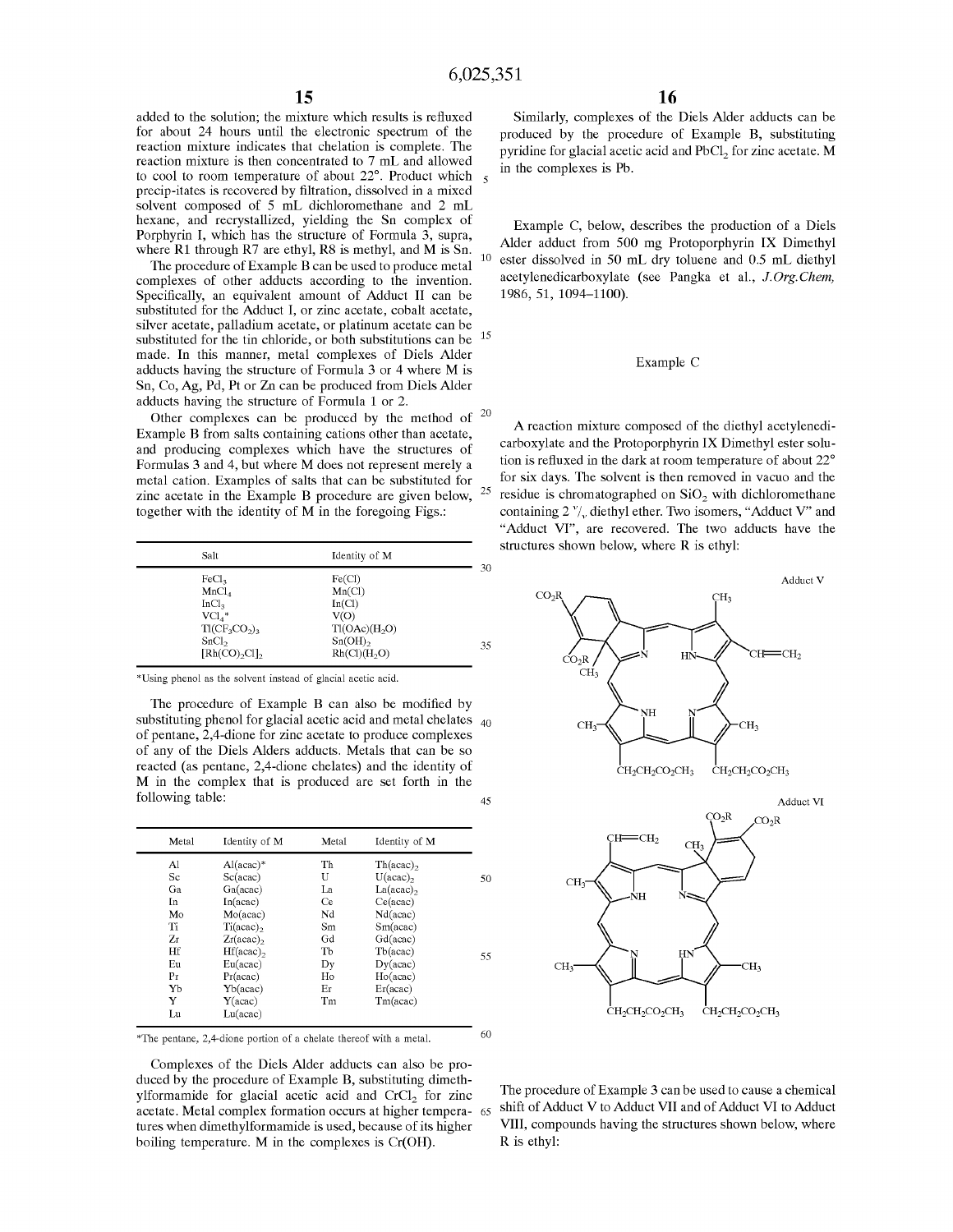10

15

30





Adduct VII and Adduct VIII can be selectively reduced by <sup>35</sup> treatment with hydrogen in the presence of palladium on charcoal (see Levy et al., supra), to produce Adduct **IX** and Adduct X, which have the following structures, where **R** is ethyl:  $40$  Complex VI





**18** 

Metal complexes of Adducts V and VI can be produced by the procedures of Example B and the modifications thereof 20 discussed above, producing Complex V and Complex VI, which have the following structures, where R is ethyl and M is Ag, Al, Ce, Co, Cr, Dy, Er, Eu, Ga, Gd, Hf, Ho, In, La, Lu, Mn, Mo, Nd, Pb, Pd, Pr, Pt, Rh, Sb, Sc, Sm, Sn, Th, Te-99m,  $\,$  Th, Ti, Tl, Tm, U, V, Y, Yb, Zn or Zr:  $\,$ 





60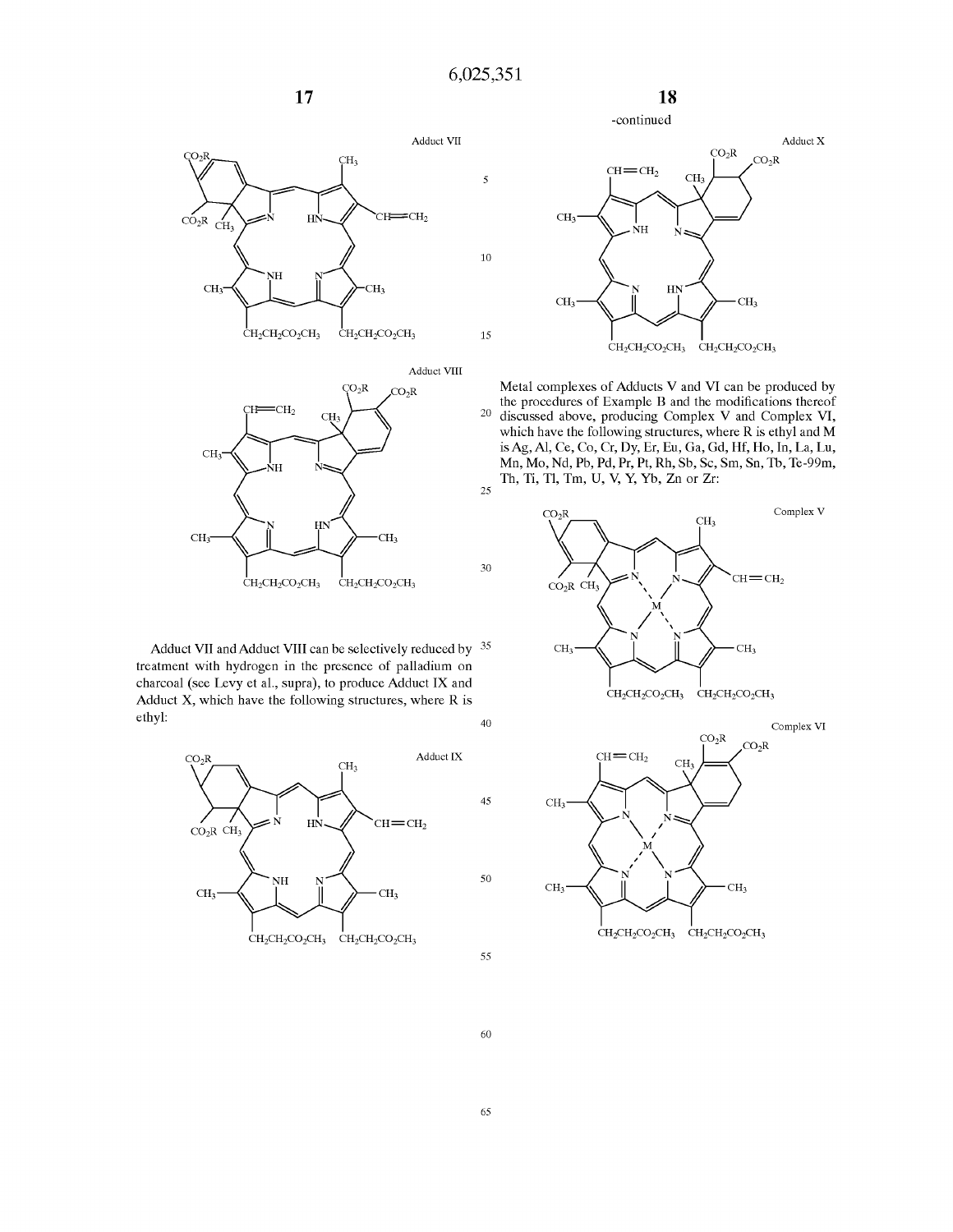15

25

Similarly, metal complexes of Adducts VII and VIII can be produced by the procedures of Example B and the modifications thereof discussed above, producing Complex VII and Complex VIII, which have the following structures where R is ethyl and M is Ag, Al, Ce, Co, Cr, Dy, Er, Eu, Ga,  $5$ Gd, Hf, Ho, In, La, Lu, Mn, Mo, Nd, Pb, Pd, Pr, Pt, Rh, Sb, Sc, Sm, Sn, Th, Tc-99m, Th, Ti, Tl, Tm, U, V, Y, Yb, Zn or Zr:





Finally, metal complexes of Adducts **IX** and X can be produced by the procedures of Example B and the modifications thereof discussed above, producing Complex **IX** and 45 Complex X, which have the following structures where **R** is ethyl and **M** is Ag, Al, Ce, Co, Cr, Dy, Er, Eu, Ga, Gd, Hf, Ho, In, La, Lu, Mn, Mo, Nd, Pb, Pd, Pr, Pt, Rh, Sb, Sc, Sm,









Where any of R1 through R8 of any of the foregoing adducts or adduct metal complexes has a free CO<sub>2</sub>H group, adducts or adduct metal complexes has a free **C02H** group, 20 that moiety can be reacted with an amino acid moiety, which can be a monoclonal antibody, to form an amide. Example **D is** illustrative of such reactions:

#### Example D

A Diels Alder adduct coupled to a monoclonal antibody is produced from (1) 20 mg DielsAlder Adduct metal complex produced as described above where one of R1 through  $\hat{R}$  *7* is  $CO<sub>2</sub>H$ , CH<sub>2</sub>CO<sub>2</sub>H or CH<sub>2</sub>CH<sub>2</sub>CO<sub>2</sub>H dissolved in 1.25 ml 30 water and 0.8 ml N,N-dimethyl formamide, (2) 20 mg l-ethyl-3-(3-dimethylaminopropyl) carbodiimide.HCl dissolved in 0.6 ml water and (3) 15 mg monoclonal antibody dissolved in 5 ml distilled water. The Adduct solution is added to the carbodiimide hydrochloride solution, and the 35 combined solution is mixed with the monoclonal antibody solution. After 30 minutes, the reaction is quenched by adding 0.05 ml monoethanol amine, and the conjugated material, i.e., the amide of the monoclonal antibody and the Adduct, is dialyzed exhaustively at 4° against 0.001 N 40 phosphate buffered saline, pH 7.4.

The procedure of Example D is generally applicable to couple proteins and amino acids which, as in the example, can be monoclonal antibodies to Diels Alder Adducts and metal complexes thereof having the structures of formulas 1 through 8 where one of R1 through R8 is a  $CO<sub>2</sub>H$  or the like group. The amino acid so coupled, using the Example D procedure, when not a monoclonal antibody, is preferably a naturally occurring amino acid, most desirably lysine, histidine, arginine, cystine, serine, aspartic acid, aspartic Sn, Tb, Tc-99m, Th, Ti, Tl, Tm, U, V, Y, Yb, Zn or Zr:<br>50 acid esters, glutamic acid and glutamic acid esters. Five of these amino acids have the formula

$$
\begin{array}{c}\nR \longrightarrow \text{CHCOOH} \\
\mid \\
55 \quad \text{NH}_2\n\end{array}
$$

where **R** has the meaning indicated below:

Lysine:  $H_2NCH_2CH_2CH_2CH_2$  Glutamic acid: **H0<sup>2</sup> CCH<sup>2</sup> CH<sup>2</sup> -**



 $60$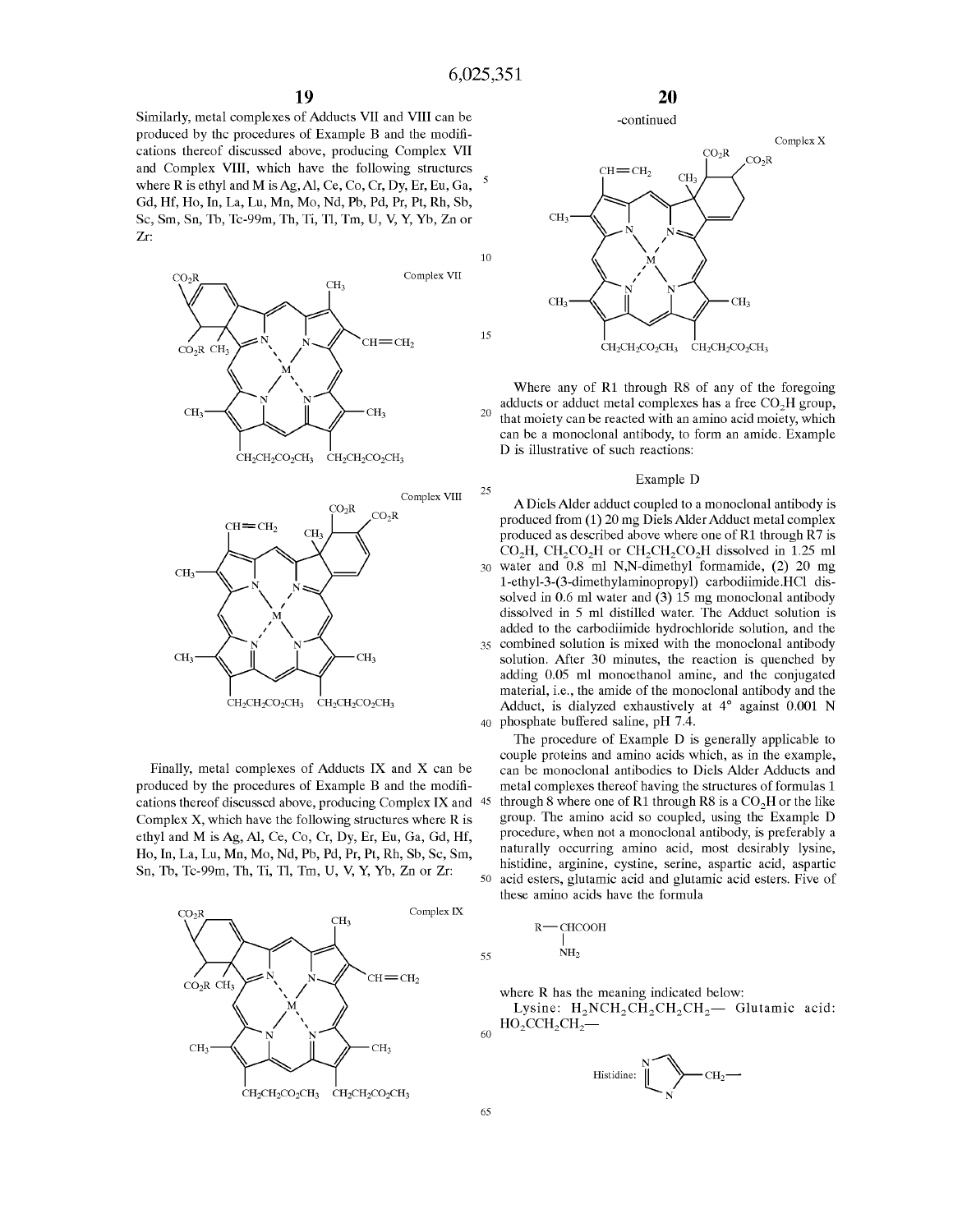

The formula for aspartic acid is given below:

$$
\begin{array}{c}\text{Aspartic Acid: }\mathrm{H_{2}N}\text{---}\mathrm{CH}\text{---}\mathrm{CO_{2}H}\\ \text{--}\qquad \qquad \begin{array}{c}\mathrm{CH_{2}}\\ \mathrm{CH_{2}}\\ \mathrm{CO_{2}H}\end{array}\end{array}
$$

The preferred aspartic acid and glutamic acid esters are esters of lower alkyl alcohols, most desirably those other than t-butyl having from 1 to 4 carbon atoms.

In the procedures described above, Diels Alder adducts were produced by reactions between a vinyl compound and either dimethyl acetylenedicarboxylate or diethyl acetylene- <sup>25</sup> dicarboxylate. Other acetylenedicarboxylates, e.g., ones where the two alkoxy groups can be the same or different, and each has the formula  $R\hat{8}O$ — where R8 is an alkyl group other than t-butyl having from one to four carbon atoms, can be substituted, so that the two **RS** groups in the foregoing formulas can be the same or different, and each can be an alkyl group other than t-butyl having from one to four carbon atoms.

The Diels Alder adducts and complexes can be administered topically, for example as dilute, e.g., 1 percent  $w/w$  35 solutions in **DMSO** or ethanol to non-malignant lesions, e.g., of the vagina or bladder, or to such cutaneous lesions as are involved in psoriasis, followed by illumination of the area involved with light of a wavelength at which the Diels Alder adduct or complex has an absorbance peak. The adduct or 40 the like solution should be applied only to the lesions to prevent damage to healthy tissue adjacent the lesions. Illumination of the lesions, for example, for from 15 to 30 minutes then completes the treatment. It is to be understood, however, that Diets Alder adducts and complexes according 45 to the invention can also be administered systemically, i.e., intravenously, intramuscularly or subcutaneously, in the treatment of non-malignant lesions.

The production of Diets Alder adduct and complex solutions in the specific non-ionic solubilizer that is available 50 under the designation CREMOPHOR EL, and the production of emulsions of such solutions with 1,2-propanediol and saline solution is described above, as is the use of such solutions to detect and treat tumors. It will be appreciated non-ionic solubilizers and that the solutions can be used to produce emulsions that can be administrated intravenously, intramuscularly or subcutaneously. For example, other reaction products of ethylene oxide and castor oil can be so used, as can reaction products of ethylene, propylene and other 60 similar oxides with other fatty acids and the reaction products of propylene and other similar oxides with castor oil. Similarly, glycols other than 1,2-propanediol can be used in producing the emulsions for intravenous and other administration, or the glycol can be omitted, particularly if 65 the solubilizer is prepared to have a lower viscosity and greater compatibility with water, by comparison with the

solubilizer that is available under the designation CREMO-PHOR EL. It is necessary only that the solution or emulsion be one which is physiologically acceptable and of a suitable concentration, or dilutable to a suitable concentration, for 5 intravenous or other administration or for local administration, should that be desirable. An indefinitely large number of such solutions and emulsions will be apparent to those skilled in the relevant art from the foregoing specific disclosure. Similarly, the aqueous phase need not be 0.9 percent w/w or any other concentration of sodium chloride. Such saline is presently favored for intravenous administration, but other aqueous phases can also be used, so long as the entire composition is physiologically acceptable for intravenous or other administration and, in fact, other aqueous phases may subsequently be favored. Indeed,

15 other aqueous phases or organic phases may also be favored for local administration.

that adducts and metal complexes can be dissolved in other 55 When a Diels Alder adduct or metal complex according to Dosages of 1 mg and of 5 mg per kg of body weight were used in the in vivo procedures described above. It has been determined only that the biological consequences described 20 above were caused by the dosages administered, not that any dosage reported is either a minimum or a maximum. It will be appreciated, therefore, that it is necessary only to use an effective amount of a Diels Alder adduct or metal complex according to the invention in the detection and treatment of tumors and other diseased tissue, preferably as small a dosage as possible, and that the exact dosage can be determined by routine experimentation. Both systemic administration, specifically intravenous, intramuscular and subcutaneous, and local administration, i.e., as a lotion or a solution in dimethyl sulfoxide or ethanol, have been described above; however, it will also be appreciated that other methods of administration will be suitable, at least in some instances. In addition, the Diels Alder adducts and metal complexes can be used in vitro to eradicate infectious pathogenic biological contaminants from blood, semen and other body fluids or from tissue, e.g., skin, removed from a human or animal patient or donor. Pathogenic contaminants that can be eradicated include envelope-containing viruses, bacteria, malarial, trypanosomes and other parasites. ADiels Alder adduct or metal complex according to the invention, e.g., at a dosage of 1 or 5 mg per kg of body weight, as described above, can be administered to a patient or a donor and, after a suitable time, a blood, semen, skin or the like sample can be taken and irradiated with light of a suitable wavelength, either as taken in the case of a fluid, or suspended in a physiologically acceptable saline solution in the case of a tissue. Instead, a blood, semen, skin or the like sample can be taken and a Diels Alder adduct or a metal complex according to the invention added thereto, either as taken in the case of a fluid, or suspended in a physiologically acceptable saline solution in the case of a tissue and, after a suitable time for the Diels Alder adduct or metal complex to associate itself with the pathogenic contaminants, the sample can be irradiated with light of a suitable wavelength. the invention is added to a fluid sample, whether a body fluid or a suspension of a tissue in a saline solution, the dosage, in either case, should be sufficient for there to be enough of the DielsAlder adduct or metal complex to associate with all of the pathogenic contaminants in the sample, and usually ranges from about 0.1 to 50 mg per L of sample, preferably from about 2 to 50 mg per L. The wavelength of the irradiating light should be or should include one at which the Diels Alder adduct or metal complex has an absorbance 65 peak. The density of radiation used with the sample can range from 0.1 to 50 Joules per  $\text{cm}^2$ , preferably from 1 to 20 Joules per  $\text{cm}^2$ , and most desirably about 5 Joules per  $\text{cm}^2$ .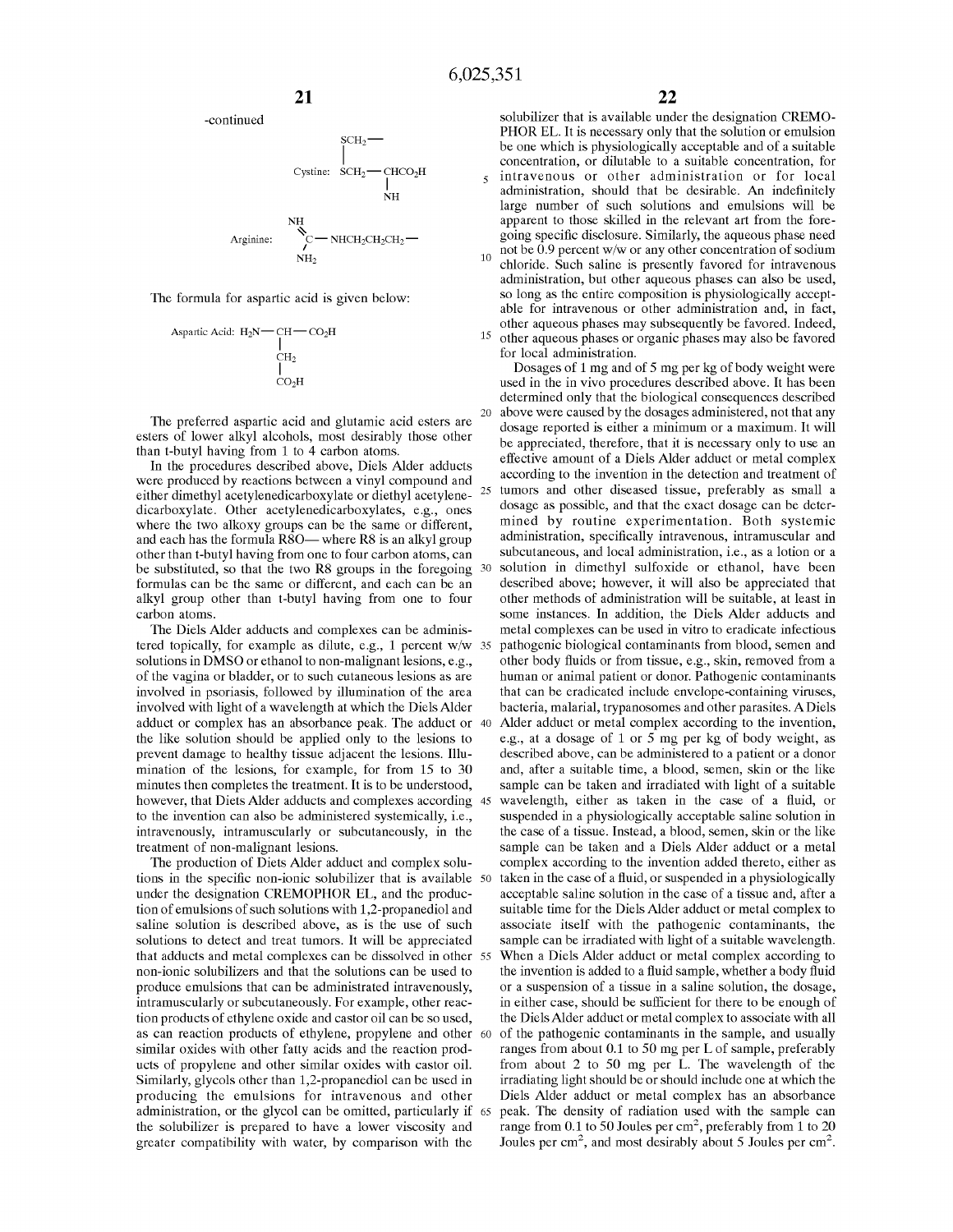The use of HPD and a compound which is said to contain -continued about 90 percent of DHE (dihematoporphyrin ether) to treat Formula 10 blood, semen and the like body fluids and skin and other body tissues is disclosed in detail in "Judy et al." (U.S. Pat. No. 4,878,891, issued Nov. 7, 1989). Diels Alder adducts 5 and metal complexes according to the present invention are shown by the experimental results reported above to "bind" in the same way as the two materials disclosed by Judy et al., and, when they are illuminated by light of a suitable wavelength, to undergo a reaction which destroys the cell or  $10$ diseased tissue to which they are bound, differing in that they are more effective as photosensitizers. Accordingly, the disclosure of Judy et al. is applicable to the treatment of blood and other body fluids and skin and other body tissues with Diels Alder adducts and metal complexes according to the instant invention, except that the dosages and light intensity required are somewhat less with the adducts and metal complexes of the instant invention. Indeed, the present Dietl Alder adducts and metal complexes can be substituted,  $_{20}$ generally, for other sensitizers for photodynamic therapy, taking into account the comparative effectiveness of the Diels Alder adducts and metal complexes and of the sensitizer for which they are substituted. The comparative effectiveness can be determined by injecting various dosages of  $_{25}$ the two sensitizers in test animals, and ascertaining what dosage of each is required to achieve a given biological result. 15

Illumination of tumors containing a Diels Alder adduct or a metal complex in accordance with the instant invention can be a surface illumination with a conventional light source, as described above, or can be a surface illumination with a laser. The illumination can also be into the body of a tumor, for example through optical fibers inserted thereinto.

It will be appreciated that various changes and modifica- 35 tions are possible from the specific details of the invention as described above without departing from the spirit and scope thereof as defined in the following claims.

We claim:

**1. A** method for treating blood and other body fluids and 40 tissues which comprises in vitro irradiation of the body fluid or tissue and an effective amount of a Diels Alder adduct or of a metal complex of a Diels Alder adduct, the irradiation being with light of a wavelength at which the Diels Alder adduct or the metal complex has an absorbance peak, wherein the Diels Alder adduct has the structure of Formula 9 or of Formula 10, and the metal complex of a Diels Alder adduct has the structure of Formula 3 or of Formula 4: 45













Formula 4



where

50

- M comprises a metal cation that is complexed with two of 55 the nitrogens of the adduct and is Ag, Al, Ce, Co, Cr, Dy, Er, Eu, Ga, Gd, Hf, Ho, In, La, Lu, Mn, Mo, Nd, Pb, Pd, Pr, Pt, Rh, Sb, Sc, Sm, Sn, Tb, Tc-99m, Th, Ti, Tl, Tm, U, V, Y, Yb, Zn or Zr,
- Rl, R2, R3 and R4 can be the same or different, and each 60 is methyl, ethyl, or a monoclonal antibody moiety which is attached to the adduct moiety through a carbonyl which is a part of an amide produced by reaction between an amine function of a monoclonal antibody and a  $CO_2R'$ ,  $CH_2CO_2R'$  or 65 CH<sub>2</sub>CH<sub>2</sub>CO<sub>2</sub>R'group of the adduct, and wherein the moiety is of a monoclonal antibody which selectively binds to malignant tumors.